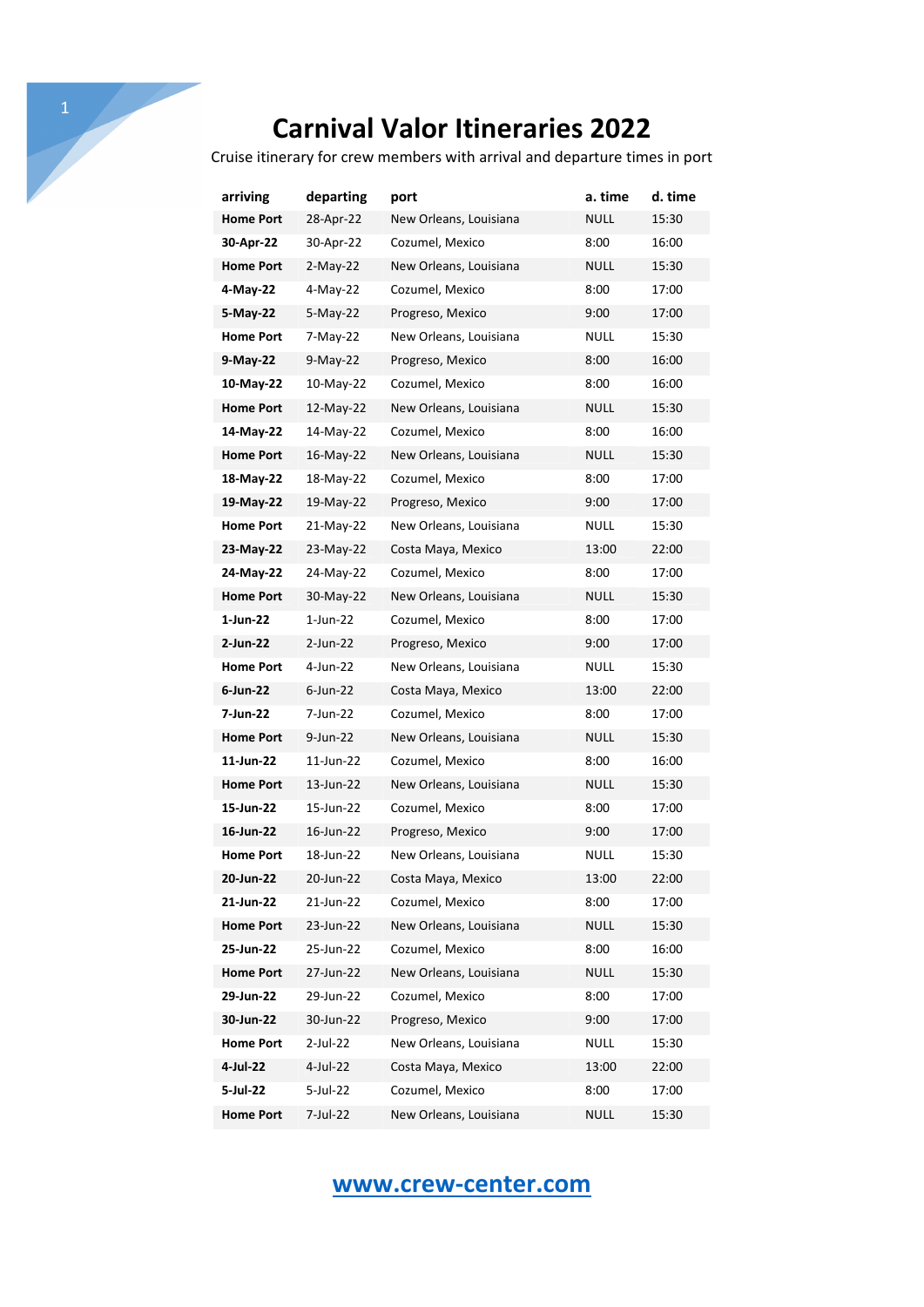Cruise itinerary for crew members with arrival and departure times in port

| 9-Jul-22         | 9-Jul-22     | Cozumel, Mexico        | 8:00        | 16:00 |
|------------------|--------------|------------------------|-------------|-------|
| <b>Home Port</b> | 11-Jul-22    | New Orleans, Louisiana | NULL        | 15:30 |
| 13-Jul-22        | 13-Jul-22    | Cozumel, Mexico        | 8:00        | 17:00 |
| 14-Jul-22        | 14-Jul-22    | Progreso, Mexico       | 9:00        | 17:00 |
| <b>Home Port</b> | 16-Jul-22    | New Orleans, Louisiana | NULL        | 15:30 |
| 18-Jul-22        | 18-Jul-22    | Progreso, Mexico       | 8:00        | 16:00 |
| 19-Jul-22        | 19-Jul-22    | Cozumel, Mexico        | 8:00        | 16:00 |
| <b>Home Port</b> | 21-Jul-22    | New Orleans, Louisiana | NULL        | 15:30 |
| 23-Jul-22        | 23-Jul-22    | Cozumel, Mexico        | 8:00        | 16:00 |
| <b>Home Port</b> | 25-Jul-22    | New Orleans, Louisiana | NULL        | 15:30 |
| 27-Jul-22        | 27-Jul-22    | Cozumel, Mexico        | 8:00        | 17:00 |
| 28-Jul-22        | 28-Jul-22    | Progreso, Mexico       | 9:00        | 17:00 |
| <b>Home Port</b> | 30-Jul-22    | New Orleans, Louisiana | NULL        | 15:30 |
| 1-Aug-22         | 1-Aug-22     | Costa Maya, Mexico     | 13:00       | 22:00 |
| 2-Aug-22         | 2-Aug-22     | Cozumel, Mexico        | 8:00        | 17:00 |
| <b>Home Port</b> | 4-Aug-22     | New Orleans, Louisiana | <b>NULL</b> | 15:30 |
| 6-Aug-22         | $6 - Aug-22$ | Cozumel, Mexico        | 8:00        | 16:00 |
| <b>Home Port</b> | 8-Aug-22     | New Orleans, Louisiana | <b>NULL</b> | 15:30 |
| 10-Aug-22        | 10-Aug-22    | Cozumel, Mexico        | 8:00        | 17:00 |
| 11-Aug-22        | 11-Aug-22    | Progreso, Mexico       | 9:00        | 17:00 |
| <b>Home Port</b> | 13-Aug-22    | New Orleans, Louisiana | NULL        | 15:30 |
| 15-Aug-22        | 15-Aug-22    | Costa Maya, Mexico     | 13:00       | 22:00 |
| 16-Aug-22        | 16-Aug-22    | Cozumel, Mexico        | 8:00        | 17:00 |
| <b>Home Port</b> | 18-Aug-22    | New Orleans, Louisiana | <b>NULL</b> | 15:30 |
| 20-Aug-22        | 20-Aug-22    | Cozumel, Mexico        | 8:00        | 16:00 |
| <b>Home Port</b> | 22-Aug-22    | New Orleans, Louisiana | NULL        | 15:30 |
| 24-Aug-22        | 24-Aug-22    | Cozumel, Mexico        | 8:00        | 17:00 |
| 25-Aug-22        | 25-Aug-22    | Progreso, Mexico       | 9:00        | 17:00 |
| <b>Home Port</b> | 27-Aug-22    | New Orleans, Louisiana | <b>NULL</b> | 15:30 |
| 29-Aug-22        | 29-Aug-22    | Costa Maya, Mexico     | 13:00       | 22:00 |
| 30-Aug-22        | 30-Aug-22    | Cozumel, Mexico        | 8:00        | 17:00 |
| <b>Home Port</b> | $1-Sep-22$   | New Orleans, Louisiana | <b>NULL</b> | 15:30 |
| 3-Sep-22         | 3-Sep-22     | Cozumel, Mexico        | 8:00        | 16:00 |
| <b>Home Port</b> | $5-Sep-22$   | New Orleans, Louisiana | <b>NULL</b> | 15:30 |
| 7-Sep-22         | 7-Sep-22     | Cozumel, Mexico        | 8:00        | 17:00 |
| 8-Sep-22         | 8-Sep-22     | Progreso, Mexico       | 9:00        | 17:00 |
| <b>Home Port</b> | 10-Sep-22    | New Orleans, Louisiana | <b>NULL</b> | 15:30 |
| 12-Sep-22        | 12-Sep-22    | Costa Maya, Mexico     | 13:00       | 22:00 |
| 13-Sep-22        | 13-Sep-22    | Cozumel, Mexico        | 8:00        | 17:00 |
| <b>Home Port</b> | 15-Sep-22    | New Orleans, Louisiana | <b>NULL</b> | 15:30 |

#### **www.crew-center.com**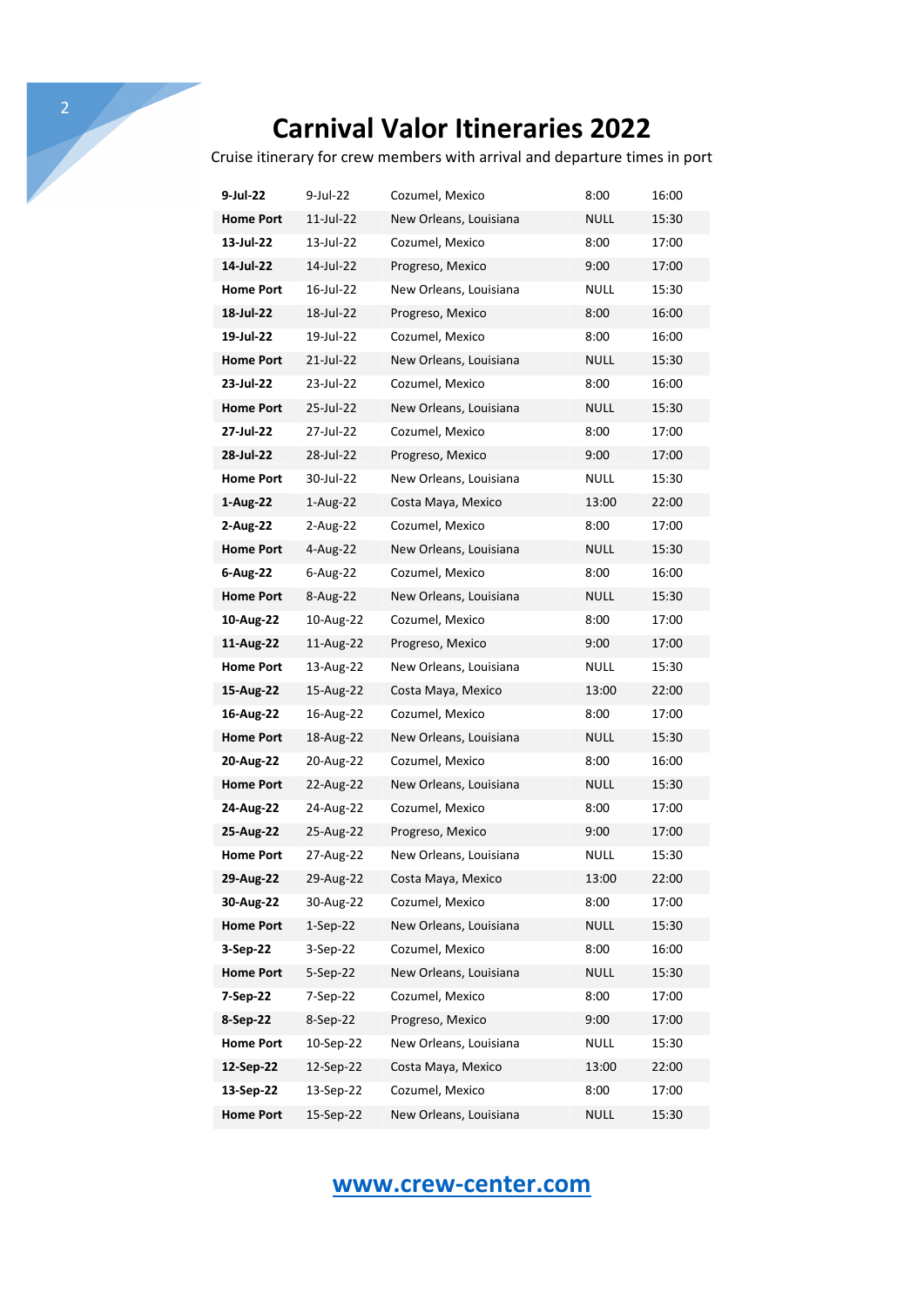Cruise itinerary for crew members with arrival and departure times in port

| 17-Sep-22        | 17-Sep-22  | Cozumel, Mexico        | 8:00        | 16:00 |
|------------------|------------|------------------------|-------------|-------|
| <b>Home Port</b> | 19-Sep-22  | New Orleans, Louisiana | NULL        | 15:30 |
| 21-Sep-22        | 21-Sep-22  | Cozumel, Mexico        | 8:00        | 17:00 |
| 22-Sep-22        | 22-Sep-22  | Progreso, Mexico       | 9:00        | 17:00 |
| <b>Home Port</b> | 24-Sep-22  | New Orleans, Louisiana | NULL        | 15:30 |
| 26-Sep-22        | 26-Sep-22  | Progreso, Mexico       | 8:00        | 16:00 |
| 27-Sep-22        | 27-Sep-22  | Cozumel, Mexico        | 8:00        | 16:00 |
| <b>Home Port</b> | 29-Sep-22  | New Orleans, Louisiana | NULL        | 15:30 |
| 1-Oct-22         | 1-Oct-22   | Cozumel, Mexico        | 8:00        | 16:00 |
| <b>Home Port</b> | 3-Oct-22   | New Orleans, Louisiana | NULL        | 15:30 |
| 5-Oct-22         | 5-Oct-22   | Cozumel, Mexico        | 8:00        | 17:00 |
| 6-Oct-22         | 6-Oct-22   | Progreso, Mexico       | 9:00        | 17:00 |
| <b>Home Port</b> | 8-Oct-22   | New Orleans, Louisiana | NULL        | 15:30 |
| 10-Oct-22        | 10-Oct-22  | Costa Maya, Mexico     | 13:00       | 22:00 |
| 11-Oct-22        | 11-Oct-22  | Cozumel, Mexico        | 8:00        | 17:00 |
| <b>Home Port</b> | 13-Oct-22  | New Orleans, Louisiana | NULL        | 15:30 |
| 15-Oct-22        | 15-Oct-22  | Cozumel, Mexico        | 8:00        | 16:00 |
| <b>Home Port</b> | 17-Oct-22  | New Orleans, Louisiana | NULL        | 15:30 |
| 19-Oct-22        | 19-Oct-22  | Cozumel, Mexico        | 8:00        | 17:00 |
| 20-Oct-22        | 20-Oct-22  | Progreso, Mexico       | 9:00        | 17:00 |
| <b>Home Port</b> | 22-Oct-22  | New Orleans, Louisiana | NULL        | 15:30 |
| 24-Oct-22        | 24-Oct-22  | Costa Maya, Mexico     | 13:00       | 22:00 |
| 25-Oct-22        | 25-Oct-22  | Cozumel, Mexico        | 8:00        | 17:00 |
| <b>Home Port</b> | 27-Oct-22  | New Orleans, Louisiana | <b>NULL</b> | 15:30 |
| 29-Oct-22        | 29-Oct-22  | Cozumel, Mexico        | 8:00        | 16:00 |
| <b>Home Port</b> | 31-Oct-22  | New Orleans, Louisiana | NULL        | 15:30 |
| 2-Nov-22         | 2-Nov-22   | Cozumel, Mexico        | 8:00        | 17:00 |
| 3-Nov-22         | $3-Nov-22$ | Progreso, Mexico       | 9:00        | 17:00 |
| <b>Home Port</b> | 5-Nov-22   | New Orleans, Louisiana | NULL        | 15:30 |
| 7-Nov-22         | 7-Nov-22   | Costa Maya, Mexico     | 13:00       | 22:00 |
| 8-Nov-22         | 8-Nov-22   | Cozumel, Mexico        | 8:00        | 17:00 |
| <b>Home Port</b> | 10-Nov-22  | New Orleans, Louisiana | <b>NULL</b> | 15:30 |
| 12-Nov-22        | 12-Nov-22  | Cozumel, Mexico        | 8:00        | 16:00 |
| <b>Home Port</b> | 14-Nov-22  | New Orleans, Louisiana | <b>NULL</b> | 15:30 |
| 16-Nov-22        | 16-Nov-22  | Cozumel, Mexico        | 8:00        | 16:00 |
| <b>Home Port</b> | 18-Nov-22  | New Orleans, Louisiana | <b>NULL</b> | 15:30 |
| 20-Nov-22        | 20-Nov-22  | Cozumel, Mexico        | 8:00        | 17:00 |
| 21-Nov-22        | 21-Nov-22  | Progreso, Mexico       | 9:00        | 17:00 |
| <b>Home Port</b> | 23-Nov-22  | New Orleans, Louisiana | NULL        | 15:30 |
| 25-Nov-22        | 25-Nov-22  | Cozumel, Mexico        | 8:00        | 17:00 |

#### **www.crew-center.com**